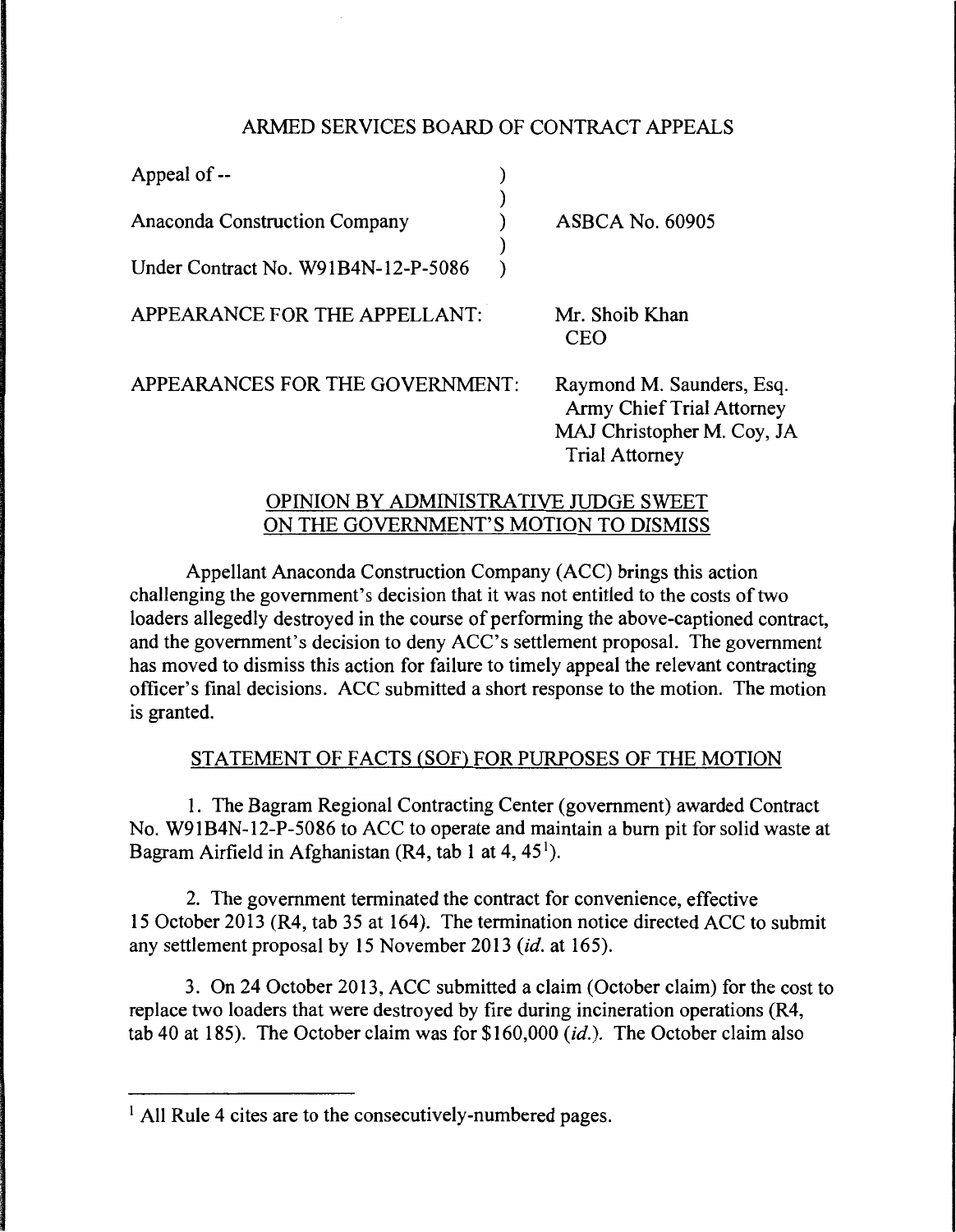contained a certification in accordance with the requirements of the Contract Disputes Act (41 U.S.C. §§ 7101-7109) *(id.* at 184).

4. On 28 October 2013, the contracting officer (CO) emailed ACC a final decision on the October claim (October decision) (R4, tab 42). The CO determined that the government did not owe any funds to ACC *(id.* at 189). He also informed ACC that "[t]his is the final decision of the Contracting Officer. You may appeal this decision to the agency board of contract appeals. If you decide to appeal, you must, within 90 days from the date you receive this decision, mail or otherwise furnish written notice to the agency." *(Id.)* 

5. On 7 November 2013, ACC apparently submitted a settlement proposal (settlement proposal) to the CO for \$451,600, which represented labor and leased equipment expenses (R4, tab 49 at 210).<sup>2</sup>

6. On 18 November 2013, the CO sent ACC a "Notice of Intent to Settle by Contracting Officer Determination." The notice stated that the government intended to reject the settlement proposal due to a lack of supporting documentation. (R4, tab 49 at 210) The notice also requested that ACC submit supporting documentation within 15 days *(id.).* 

7. Within 15 days, ACC submitted a revised settlement proposal (R4, tab 48). The revised settlement proposal sought to recover (1) \$160,000 for the two loaders that were the subject of the October claim; and (2) \$112,900 in other costs *(id.).* The revised settlement proposal did not contain a certification<sup>3</sup> (id.).

8. On 26 November 2013, the CO sent ACC a final decision (November decision) on the revised settlement proposal (R4, tab 53). The November decision stated that, "[s]ince the matter of the loaders was addressed by previous Contracting Officer Final Decision (dated 28 Oct 2013) outside the termination process, ... the cost could not be included in the settlement" *(id.* at 223). The November decision also found that ACC was not entitled to any of the claimed \$112,900 in costs *(id.).* As with the October decision, the November decision stated that "[t]his is the final decision of the Contracting Officer. You may appeal this decision to the agency board of contract appeals. If you decide to appeal, you must, within 90 days from the date you receive this decision, mail or otherwise furnish written notice to the agency." *(Id.* at 224)

<sup>2</sup> The settlement proposal is not part of the record, but is referenced in the 18 November 2013 notice of intent to settle  $(R4, tab 49$  at 210; SOF  $\P$  6).

<sup>&</sup>lt;sup>3</sup> Nor was one required as a settlement proposal is typically submitted for negotiation and it becomes a claim after the parties reach an impasse.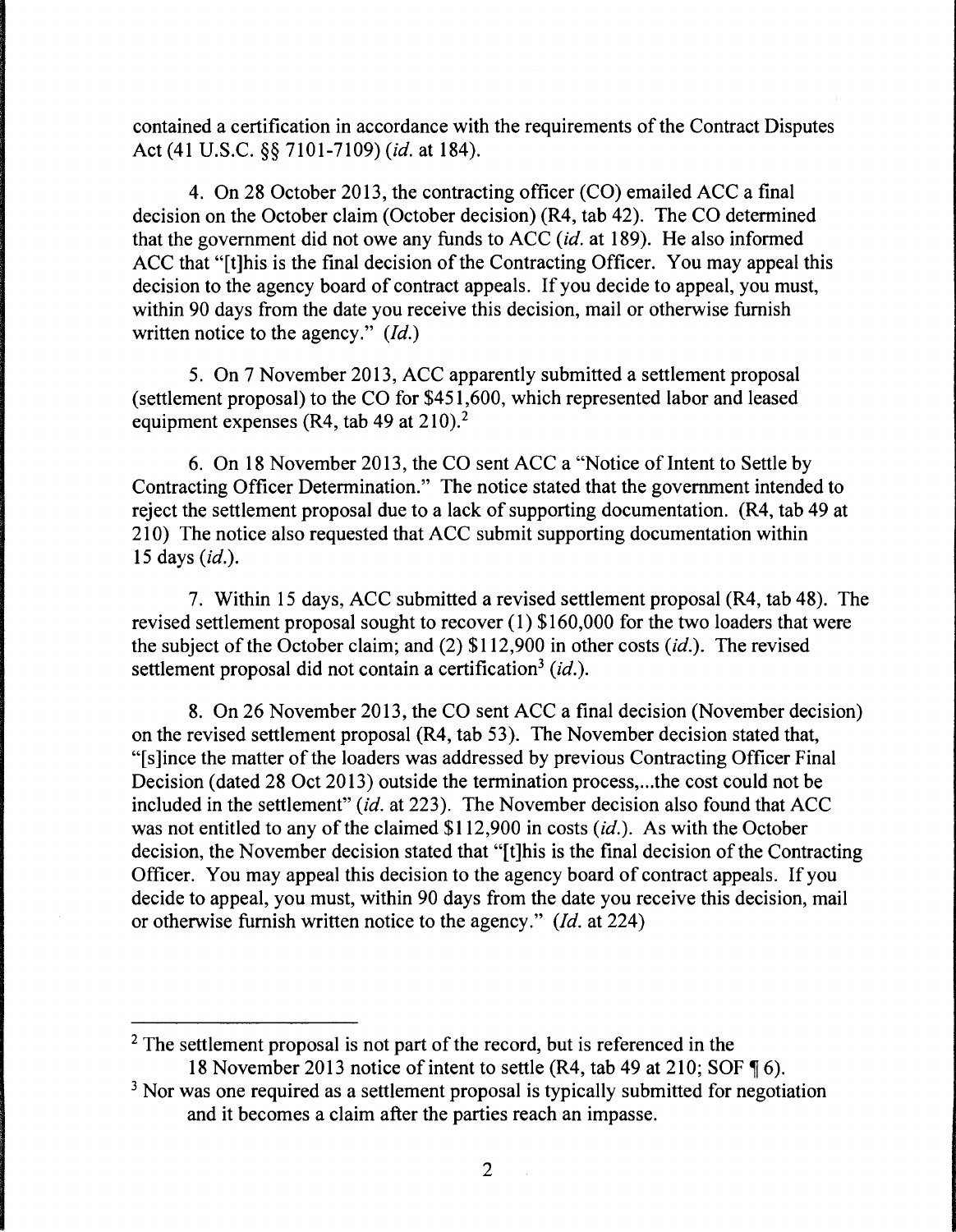9. On 7 November 2016—more than 90 days after the October decision and the November decision—ACC filed a notice of appeal with the Board.<sup>4</sup>

#### DECISION

We do not possess jurisdiction over this appeal from either final decision. The Contract Disputes Act (CDA) states that "[t]he contracting officer's decision on a claim is final and conclusive and is not subject to review by any forum, tribunal, or Federal Government agency, unless an appeal or action is timely commenced as authorized by this chapter." 41 U.S.C.  $\frac{1}{2}$  7103(g). The CDA requires that a contractor certify a claim for more than \$100,000. 41 U.S.C. § 7103(b)(l). Indeed, "a written demand or written assertion by the contractor seeking the payment of money exceeding \$100,000 is not a claim...until certified as required by the statute." FAR 2.101. Therefore, we do not possess jurisdiction to hear an appeal when a contractor did not certify a claim for more than \$100,000. *Sygnetics, Inc.,* ASBCA No. 56806, 10-2 BCA ¶ 34,576 at 170,464-65.

The CDA also requires a contractor to appeal a final decision on a claim within 90 days of receipt of that decision. 41 U.S.C.  $\frac{5}{9}$  7104(a). Therefore, we do not possess jurisdiction to hear an appeal when a contractor failed to file a notice of appeal within 90 days of its receipt of the final decision. *Cosmic Constr. Co. v. United States,* 697 F.2d 1389, 1390-91 (1982).

Here, ACC did not certify the November revised settlement proposal, despite the fact that it was for more than  $$100,000$  (SOF  $\P$  7). Therefore, the revised settlement proposal was not a claim, and we do not possess jurisdiction over any appeal based upon that proposal. FAR 2.101; *Sygnetics*, 10-2 BCA ¶ 34,576 at 170,464-65.<sup>5</sup> While ACC certified the October claim, it did not file a notice of appeal within 90 days of the October decision on that claim (SOF  $\P$  $\overline{ }$  3, 9). Thus, we do not possess jurisdiction over an appeal of that decision either. *Cosmic Constr.,* 697 F .2d at 1390-91.

ACC does not dispute that it failed to file a notice of appeal within 90 days of its receipt of the October decision or the November decision. Rather, in its brief response to the government's motion to dismiss, ACC argues that the CO did not inform it that it had

 $4$  ACC is not clear whether it is appealing the October decision, the November decision, or both (compl.). For purposes of this motion, we assume ACC is appealing both decisions.

 $<sup>5</sup>$  Even if ACC had certified the revised settlement proposal, it did not file a notice of</sup> appeal within 90 days of the November decision on that proposal, which would preclude our jurisdiction over any appeal based upon the revised settlement proposal.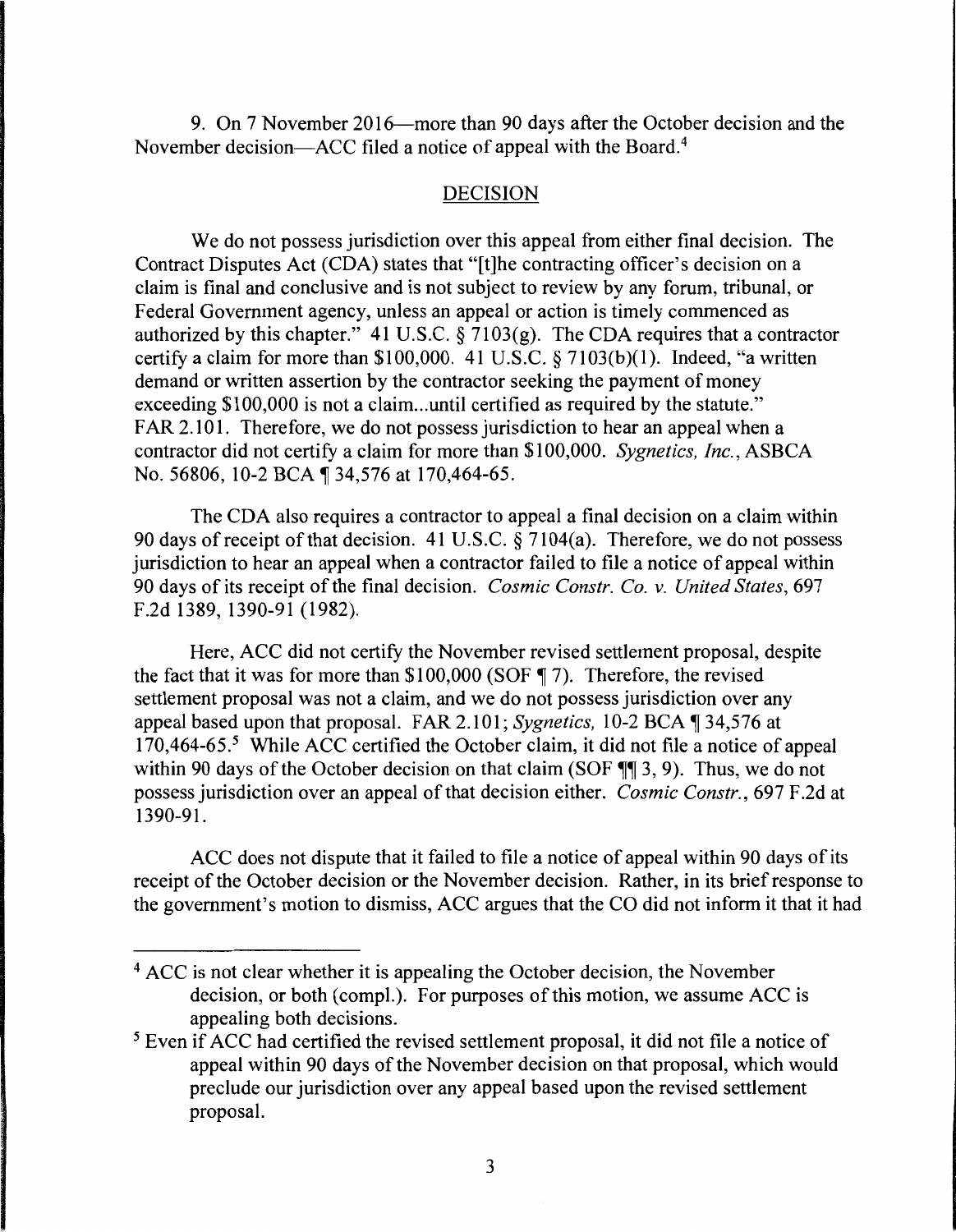to file an appeal within "30 days." The period for commencing an appeal does not commence if the CO inaccurately advises a contractor about its appeal rights, and the contractor detrimentally relies upon that inaccuracy. *Decker & Co. v. West,* 76 F.3d 1573, 1579 (Fed. Cir. 1996). Here, the CO accurately informed ACC in both the October decision and the November decision that "[i]f you decide to appeal, you must, within 90 days from the date you receive this decision, mail or otherwise furnish written notice to the agency" (SOF  $\P\P$  4, 8). Because the CO accurately notified ACC that it had 90 days<sup>6</sup>—not 30 days—to file an appeal, the 90-day period for filing a notice of appeal commenced respectively when ACC received the October decision and the November decision.

#### **CONCLUSION**

The government's motion to dismiss is granted. This appeal is dismissed for lack of jurisdiction.

Dated: 26 June 2017

James R. Sweet

JAMES R. SWEET Administrative Judge Armed Services Board of Contract Appeals

I concur

RICHARD SHACKLEFORD Administrative Judge Acting Chairman Armed Services Board of Contract Appeals

I concur

J. REID PROUTY Administrative Judge **Acting Vice Chairman Armed Services Board** of Contract Appeals

<sup>&</sup>lt;sup>6</sup> We do not know why ACC referenced 30 days in its response to the government's motion.